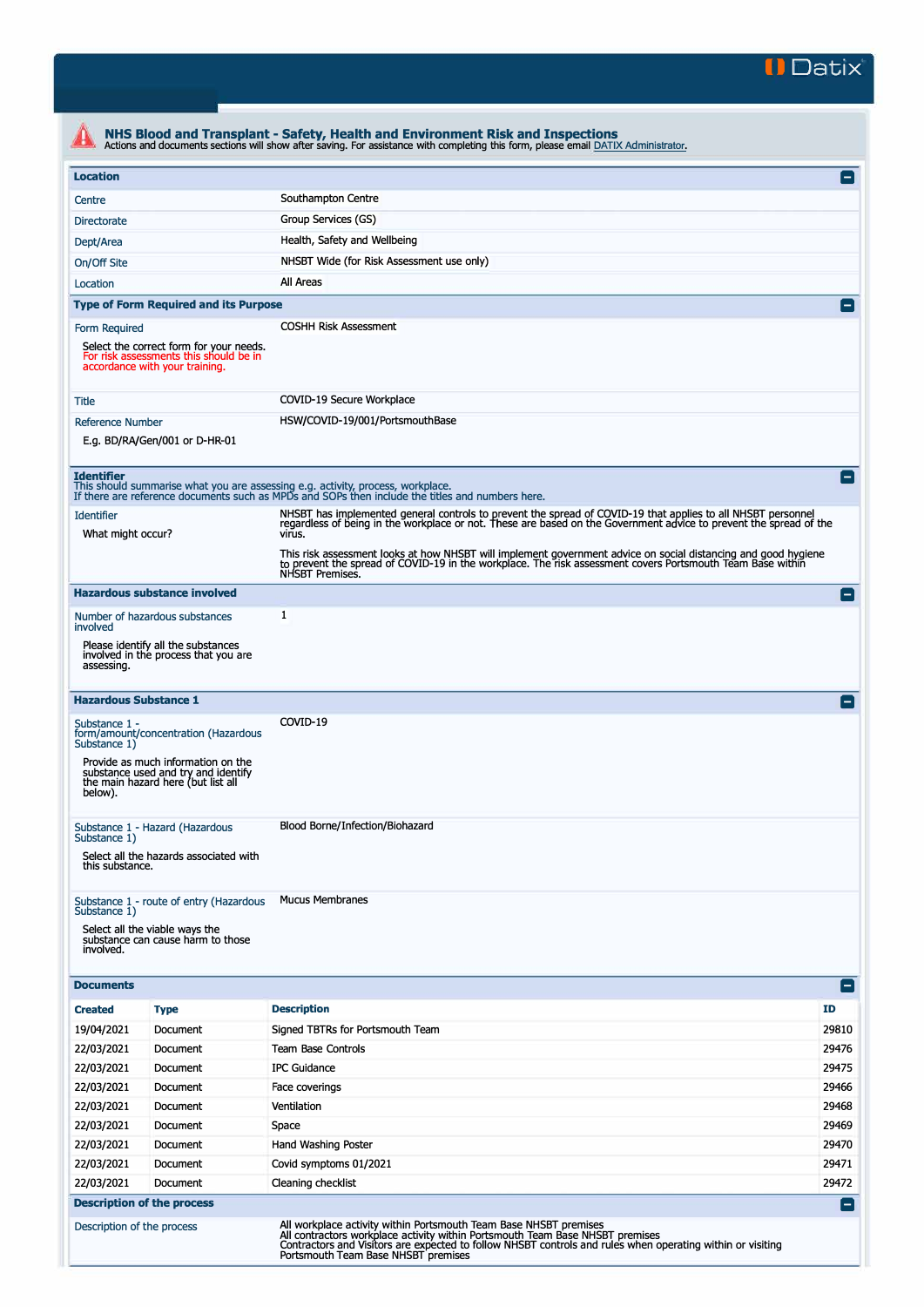## Frequency/duration of exposure and who is affected?

Frequency/duration of exposure and who All employees, contractors and visitors can be affected.<br>
is affected? (Frequency/duration of Believed to be transmitted through;<br>
exposure and who is affected?) contact with respirat

E

-1

 $\blacksquare$ 

**Inherent Risk Grading**<br>Inherent risk is an evaluation of the damage that could occur assuming there are no controls are in place or there is catastrophic failure of the controls. It is<br>completed for the activity / assessm

| Impact            |                      |            |                              |              |  |
|-------------------|----------------------|------------|------------------------------|--------------|--|
| <b>Negligible</b> | <b>Minor</b>         | Moderate   | Major                        | Catastrophic |  |
| $\bigcirc$        | $\bullet$            | $\bullet$  | $\bullet$                    | $\bullet$    |  |
| $\bigcirc$        | $\bullet$            | $\bullet$  | $\bullet$                    | $\bullet$    |  |
| $\bullet$         | $\circ$              |            | $\bullet$                    | $\bullet$    |  |
| $\bullet$         | $\circ$              | $\bigcirc$ | $\bullet$                    | $\bullet$    |  |
| $\bullet$         | $\bullet$            | $\bullet$  | $\bigcirc$                   | $\bigcirc$   |  |
|                   | Rating (initial): 16 |            | <b>Risk level (initial):</b> |              |  |
| Extreme           |                      |            |                              |              |  |
|                   |                      |            |                              |              |  |

**Controls in place**<br>Best practice is to directly link the controls to the hazards they are reducing and to list them in order of preference according to the hierarchy of control i.e.<br>eliminate, substitute, engineering cont

| Controls in place                                                                                                           | Personal controls at the team base.                                                                                                                                                                                                                                                                                                                                                                                                                                                                                                                                                                                                                                                                                                                                                                                                                                                                                                                                                                                                                                                                                                                                                                                                                                                                                                                                                                                                                                                                                                                                                                                                                                                                                                                |
|-----------------------------------------------------------------------------------------------------------------------------|----------------------------------------------------------------------------------------------------------------------------------------------------------------------------------------------------------------------------------------------------------------------------------------------------------------------------------------------------------------------------------------------------------------------------------------------------------------------------------------------------------------------------------------------------------------------------------------------------------------------------------------------------------------------------------------------------------------------------------------------------------------------------------------------------------------------------------------------------------------------------------------------------------------------------------------------------------------------------------------------------------------------------------------------------------------------------------------------------------------------------------------------------------------------------------------------------------------------------------------------------------------------------------------------------------------------------------------------------------------------------------------------------------------------------------------------------------------------------------------------------------------------------------------------------------------------------------------------------------------------------------------------------------------------------------------------------------------------------------------------------|
| E.G. "Gloves available to wear-YES"<br>For COSHH assessments please<br>consider other controls e.g. Health<br>Surveillance. | - Colleagues know not report for work if showing any symptoms of COVID-19 symptoms include high temperature<br>and/or new and continuous cough or a loss of, or change in, your normal sense of taste or smell (anosmia)<br>- Colleagues aware of other symptoms.<br>- Colleagues know to avoid contact with someone who is displaying symptoms of coronavirus (COVID-19).<br>- Colleagues know to avoid use of public transport, when possible.<br>- Avoid touching the face, particularly mouth, nose and eyes.<br>- Colleagues Wash hands regularly as per government and NHSBT advice:<br>- Upon entering and prior to leaving a workplace.<br>- Before and after eating or smoking.<br>- After coughing or sneezing.<br>- Colleagues maintain social distancing of 2m from others, whenever possible.<br>- Colleagues maintain social distancing of 2m from others, whenever possible.<br>- Colleagues know how to implement good respiratory hygiene measur<br>blowing nose removing and putting on face coverings<br>- Colleagues take temperature on arrival and clean thermometer thoroughly after use.<br>- Colleagues use disposable tissues when coughing or sneezing and dispose of immediately after use into the nearest waste bin or clinical waste bin<br>- All donor carers and nurses to be trained in how to wear, use and remove masks and training package to include<br>information on the hazard, risk and controls.<br>- Colleagues wear an appropriate Fluid Repellent Surgical Face Masks (FFP2) as required<br>- Colleagues wear an appropriate Fluid Repellent Surgical Face Masks (FFP2) as required<br>- Hand sanitiser stations / automatic dispense<br>contractors to use whilst on site<br><b>Local Controls</b> |
|                                                                                                                             | SOCIAL DISTANCING<br>- Daily communications to emphasise social distancing.<br>- Social distancing signage in place to remind staff about "hands face space"<br>- Office-based colleagues working from home, wherever possible<br>- Occupancy limits in place for maintaining social distance in separate areas to include where applicable<br>Garage area,<br>- With both the vehicles inside - limited to 1 person.<br>- With one vehicle inside - limited to 1 person.<br>- With one vehicle inside - limited to 1 persons.<br>- Without the vehicles inside - limited to 3 persons.<br>- winnout the venticles inside - infinited to 2<br>- Stores - limited to 2 persons.<br>- Main Office - limited to 2 persons.<br>- Kitchen – limited to 1 person.<br>- Staff Area - N/A to this team base.<br>- Other Offices - N/A to th                                                                                                                                                                                                                                                                                                                                                                                                                                                                                                                                                                                                                                                                                                                                                                                                                                                                                                                |
|                                                                                                                             | - Computers arranged to allow space between workstations<br>- Computers arranged to avoid face to face working.<br>- Equipment moved to create wider walkways<br>- Alternative work areas available for colleagues to work either in is<br><b>CLEANING</b><br>- Cleaning equipment is available in work areas<br>- Gloves and apron worn when cleaning<br>- Ensure all shared touchpoints, inclusive of all items on cleaning checklist, are cleaned as detailed.<br>- Cleaning logs to be completed, signed, dated and records retained.<br><b>OTHER</b><br>- Good housekeeping and hygiene to be maintained in the workplace<br>- Ventilation within the shared office areas                                                                                                                                                                                                                                                                                                                                                                                                                                                                                                                                                                                                                                                                                                                                                                                                                                                                                                                                                                                                                                                                     |
|                                                                                                                             | Managers must;<br>- Ensure these measures are implemented and maintained at all times.                                                                                                                                                                                                                                                                                                                                                                                                                                                                                                                                                                                                                                                                                                                                                                                                                                                                                                                                                                                                                                                                                                                                                                                                                                                                                                                                                                                                                                                                                                                                                                                                                                                             |
|                                                                                                                             | Feb 22 - All controls remain the same and are in place                                                                                                                                                                                                                                                                                                                                                                                                                                                                                                                                                                                                                                                                                                                                                                                                                                                                                                                                                                                                                                                                                                                                                                                                                                                                                                                                                                                                                                                                                                                                                                                                                                                                                             |
| <b>Emergency Preparedness</b>                                                                                               |                                                                                                                                                                                                                                                                                                                                                                                                                                                                                                                                                                                                                                                                                                                                                                                                                                                                                                                                                                                                                                                                                                                                                                                                                                                                                                                                                                                                                                                                                                                                                                                                                                                                                                                                                    |
| Storage and disposal / accidental release<br>and fire fighting requirements                                                 | N/A                                                                                                                                                                                                                                                                                                                                                                                                                                                                                                                                                                                                                                                                                                                                                                                                                                                                                                                                                                                                                                                                                                                                                                                                                                                                                                                                                                                                                                                                                                                                                                                                                                                                                                                                                |
| <b>First Aid Measures</b>                                                                                                   | If individuals are displaying any symptoms of COVID -19 as listed above, inform the Line Manager, individual concerned to go home and follow government guidelines.                                                                                                                                                                                                                                                                                                                                                                                                                                                                                                                                                                                                                                                                                                                                                                                                                                                                                                                                                                                                                                                                                                                                                                                                                                                                                                                                                                                                                                                                                                                                                                                |
| <b>Final risk Grading</b><br>assessment as a whole.                                                                         | Residual risk is an evaluation of the damage that could occur after taking into account the effectiveness of current controls. It is completed for the activity /<br>$\equiv$                                                                                                                                                                                                                                                                                                                                                                                                                                                                                                                                                                                                                                                                                                                                                                                                                                                                                                                                                                                                                                                                                                                                                                                                                                                                                                                                                                                                                                                                                                                                                                      |

| <b>Residual Risk</b>                        |                       | Impact            |              |                 |              |              |
|---------------------------------------------|-----------------------|-------------------|--------------|-----------------|--------------|--------------|
| Red-Extreme                                 | <b>Likelihood</b>     | <b>Negligible</b> | <b>Minor</b> | <b>Moderate</b> | <b>Major</b> | Catastrophic |
| Orange-High<br>Yellow-Moderate<br>Green-Low | <b>Almost Certain</b> |                   |              |                 |              | L.           |